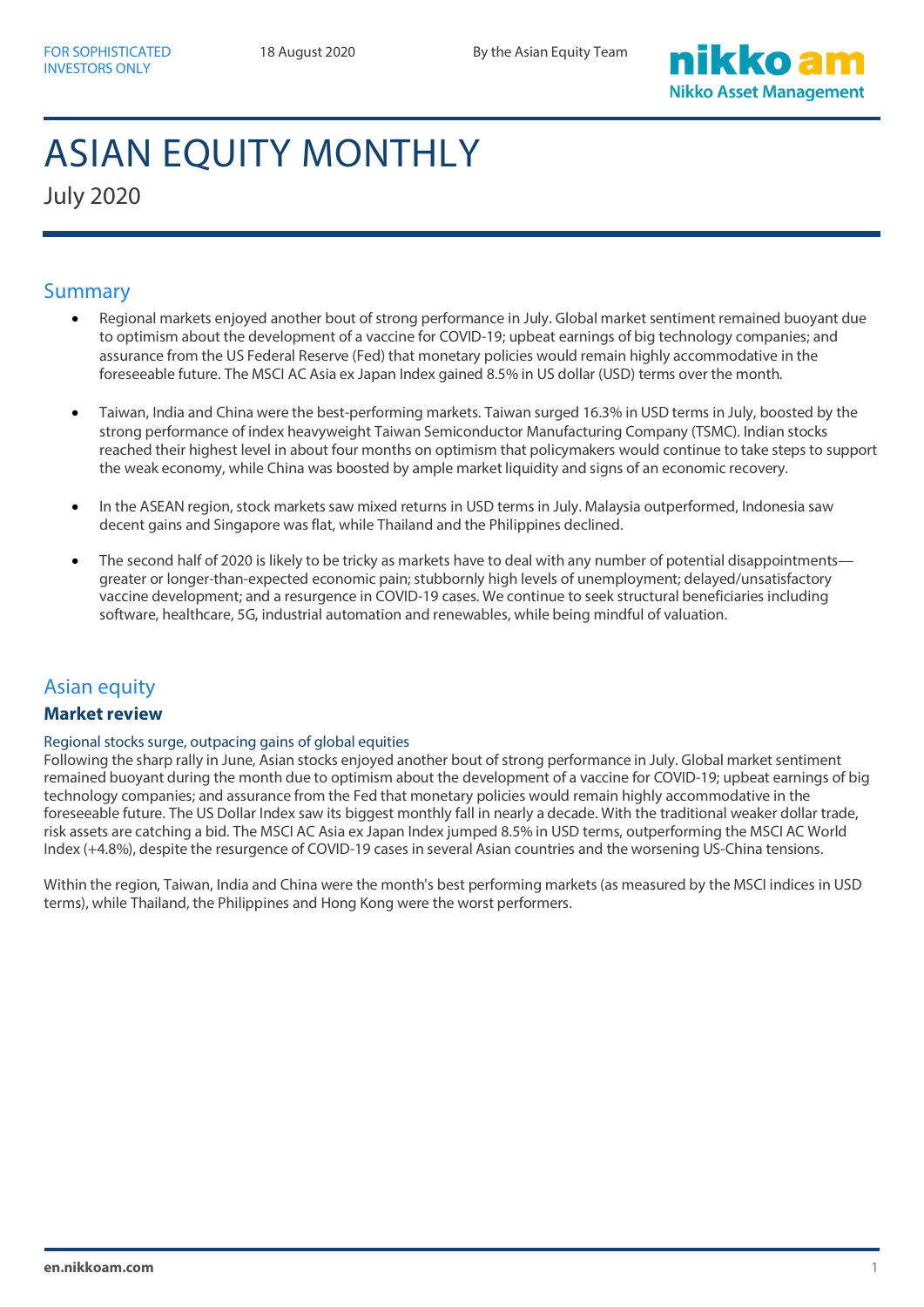

#### 1-year market performance of MSCI AC Asia ex Japan versus Emerging Markets versus All Country World Index

Source: Bloomberg, 31 July 2020. Returns are in USD. Past performance is not necessarily indicative of future performance.





Source: Bloomberg, 31 July 2020. Returns are in USD. Past performance is not necessarily indicative of future performance.

## Taiwan, India and China outperform

In Taiwan, stocks surged 16.3% in USD terms in July, boosted by the strong performance of index heavyweight Taiwan Semiconductor Manufacturing Company (TSMC), which reported strong 2Q20 financial results and also benefited from competitor Intel suffering delays in a key node. Elsewhere, South Korean stocks tracked the regional upswing and returned 7.2% in USD terms for the month, supported by the outperformance of global technology (tech) stocks. Both the Taiwanese and South Korean economies shrank in 2Q20 on a quarter-on-quarter (QoQ) and year-on-year (YoY) basis.

Indian stocks rose 10.4% in USD terms in July. Notwithstanding the rising coronavirus cases in the country, Indian stocks reached their highest level in about four months on optimism that policymakers would continue to take steps to support the weak Indian economy.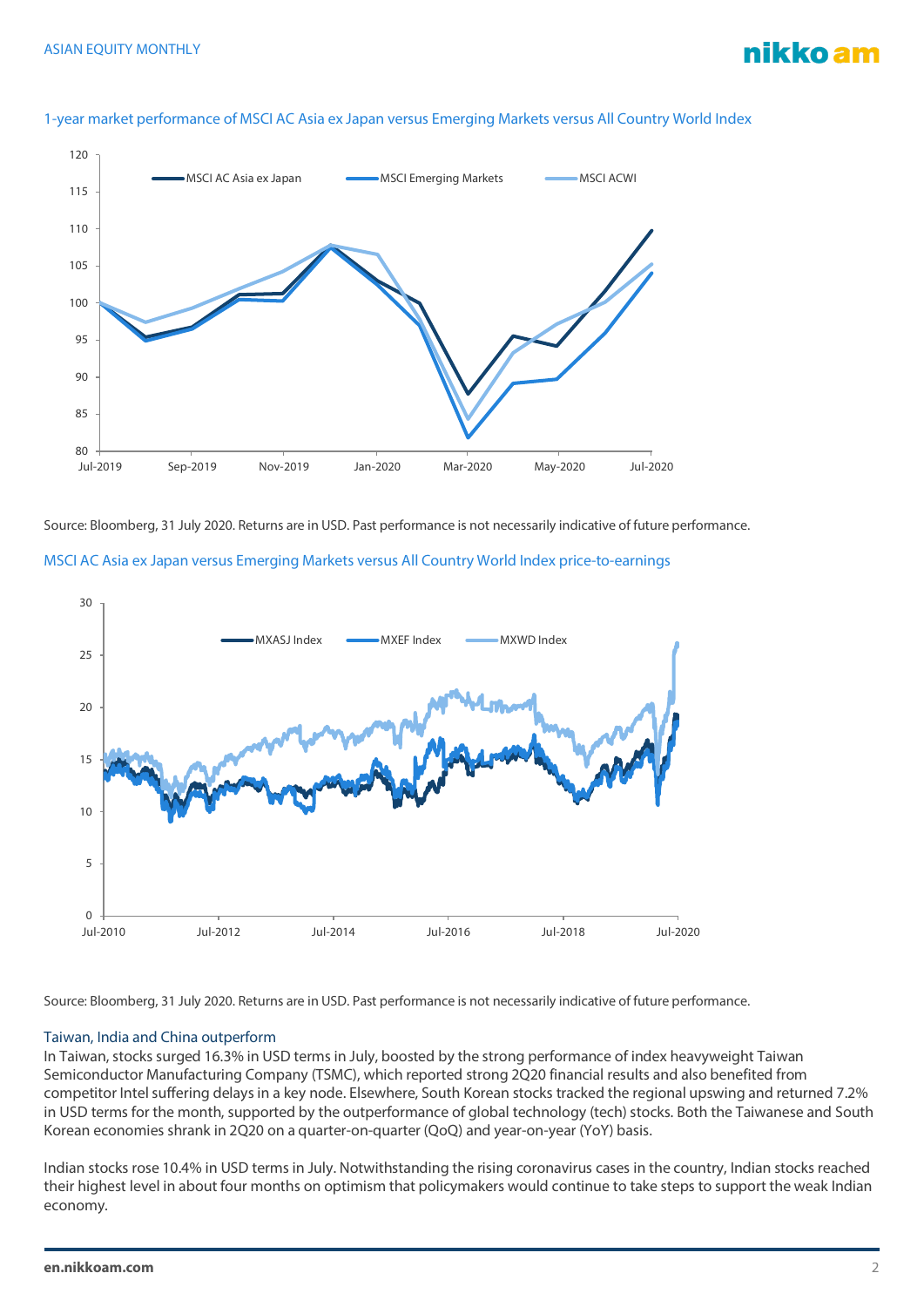

In China, stocks turned in USD gains of 9.4% for the month, boosted by ample market liquidity and retail investor enthusiasm. Shares also rose on signs of a recovery in China's economy, which rebounded from 1Q20's contraction and grew 3.2% YoY in 2Q20. Hong Kong stocks, however, underperformed their regional peers, slumping 0.7% in USD terms in July due to rising US-China tensions and surging coronavirus cases in the territory.

## ASEAN saw mixed returns

In the ASEAN region, stock markets saw mixed returns in USD terms in July. Malaysia (+8.3%) outperformed, Indonesia (+4.4%) saw decent gains and Singapore (+0.1%) was flat, while Thailand (-2.9%) and the Philippines (-2.9%) declined. The Philippine government announced it would re-impose stricter lockdowns in Manila after COVID-19 cases rose above 100,000; the Thai Finance Ministry forecasted that Thailand's economy could contract 8.5% this year; Singapore's economy contracted 41.2% quarter-on-quarter in 2Q20; and the central banks of Malaysia and Indonesia cut interest rates to support their economies.

## MSCI AC Asia ex Japan Index<sup>1</sup>

For the month ending 31 July 2020



Source: Bloomberg, 31 July 2020

For the period from 31 July 2019 to 31 July 2020



Source: Bloomberg, 31 July 2020

<sup>1</sup>Note: Equity returns refer to MSCI indices quoted in USD. Returns are based on historical prices. Past performance is not necessarily indicative of future performance.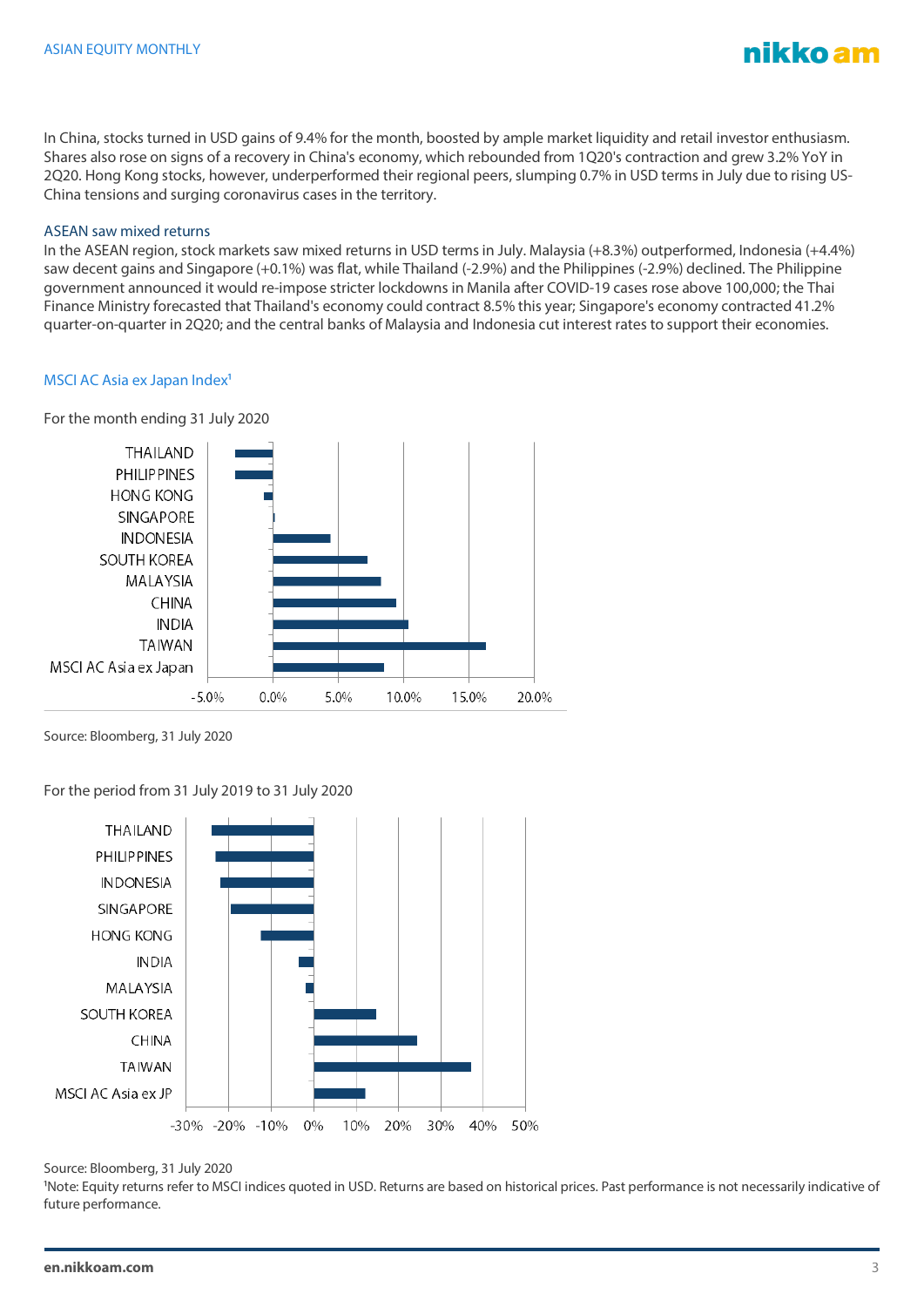

# **Market outlook**

## Second half of 2020 likely to be tricky

Financial markets appear to have shrugged off the worst pandemic since the Spanish Flu and the worst economic contraction since WWII, rationalising it by using one or more of the following reasons: central bank stimulus, fiscal handouts, an imminent vaccine, TINA (there is no alternative) and FOMO (fear of missing out). We have leant on some of these arguments too. However, when acronyms start getting peddled willy-nilly, it is time to take stock.

The second half of 2020 is likely to be tricky as markets have to deal with any number of potential disappointments—greater or longer-than-expected economic pain; stubbornly high levels of unemployment; delayed/unsatisfactory vaccine development; and a resurgence in COVID-19 cases, as economies are forced to reopen because the "fix" (i.e. shutdowns/lockdowns) are worse than the "problem" (COVID-19). On the other hand, the absence of these will only be considered as "par", making for an unattractive risk-reward trade-off. Thus, we continue to favour and seek structural beneficiaries from sectors including software, healthcare, 5G, industrial automation and renewables, while being mindful of valuation.

#### Favouring 5G, digitisation, automation, healthcare and environmental infrastructure

China's continued commitment to quality over quantity will be tested heading into the US elections, as President Donald Trump is likely to increase his anti-China rhetoric. But the Chinese government's relatively circumspect approach thus far offers it greater flexibility should push comes to shove. The government remains focused on reform, greater self-reliance and accelerating the build-out of new infrastructure, such as 5G, digitisation, automation, healthcare and environmental infrastructure; these are areas we continue to favour.

Increasing risks of further dislocation from the US-China tech war with Huawei as the epicentre warrants a selective stance on the tech hardware sector in South Korea and Taiwan, notwithstanding a number of innovative and well-managed companies in this area.

## Constructive on India's long-term outlook

India, the world's largest democracy, is likely to continue to grapple with COVID-19, with the seasonal boost from monsoons likely to be "watered down" this year. Despite the short-term economic pain, we remain constructive on India's longer-term outlook, premised on the benefits accruing from reform instituted over the past two years. We continue to have a positive view of private banks, digital services and logistics, and select consumer subsectors.

## ASEAN could benefit from the reconfiguration of supply chains

Similar to India, ASEAN markets have been hit hard by COVID-19 but are gradually recovering from the harsh disruption. Parts of the region, like Vietnam, have emerged from the crisis with a new found reputation for resilience and stability, which augur well for investments relating to the reconfiguration of global supply chains. There are, however, also countries where inadequacy of infrastructure implies a slow road to recovery, while highlighting the opportunity if they can address these shortcomings.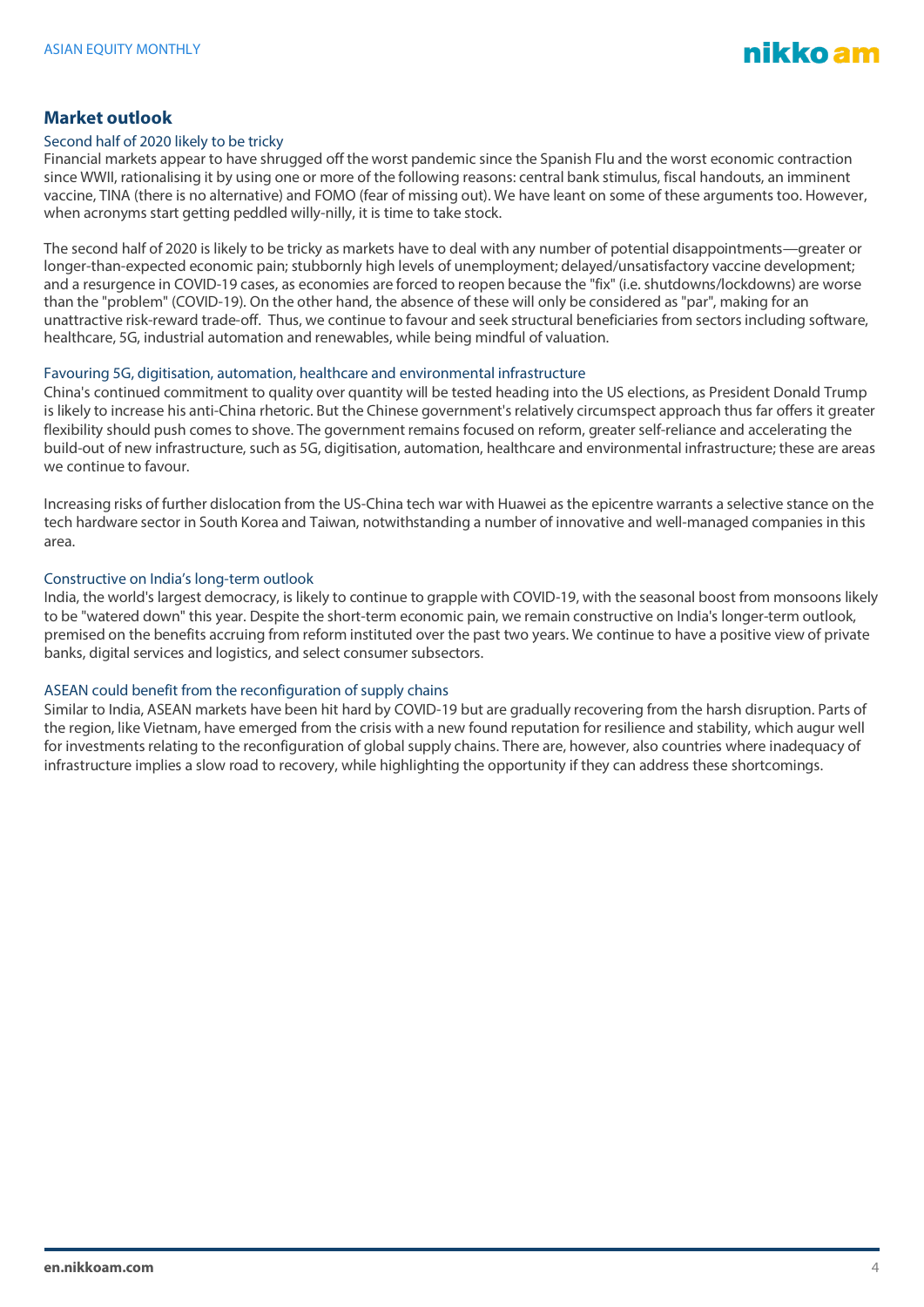nikko am

# Appendix

# .MSCI AC Asia ex Japan price-to-earnings



# MSCI AC Asia ex Japan price-to-book



Source: Bloomberg, 31 July 2020. Ratios are computed in USD. The horizontal lines represent the average (the middle line) and one standard deviation on either side of this average for the period shown. Past performance is not necessarily indicative of future performance.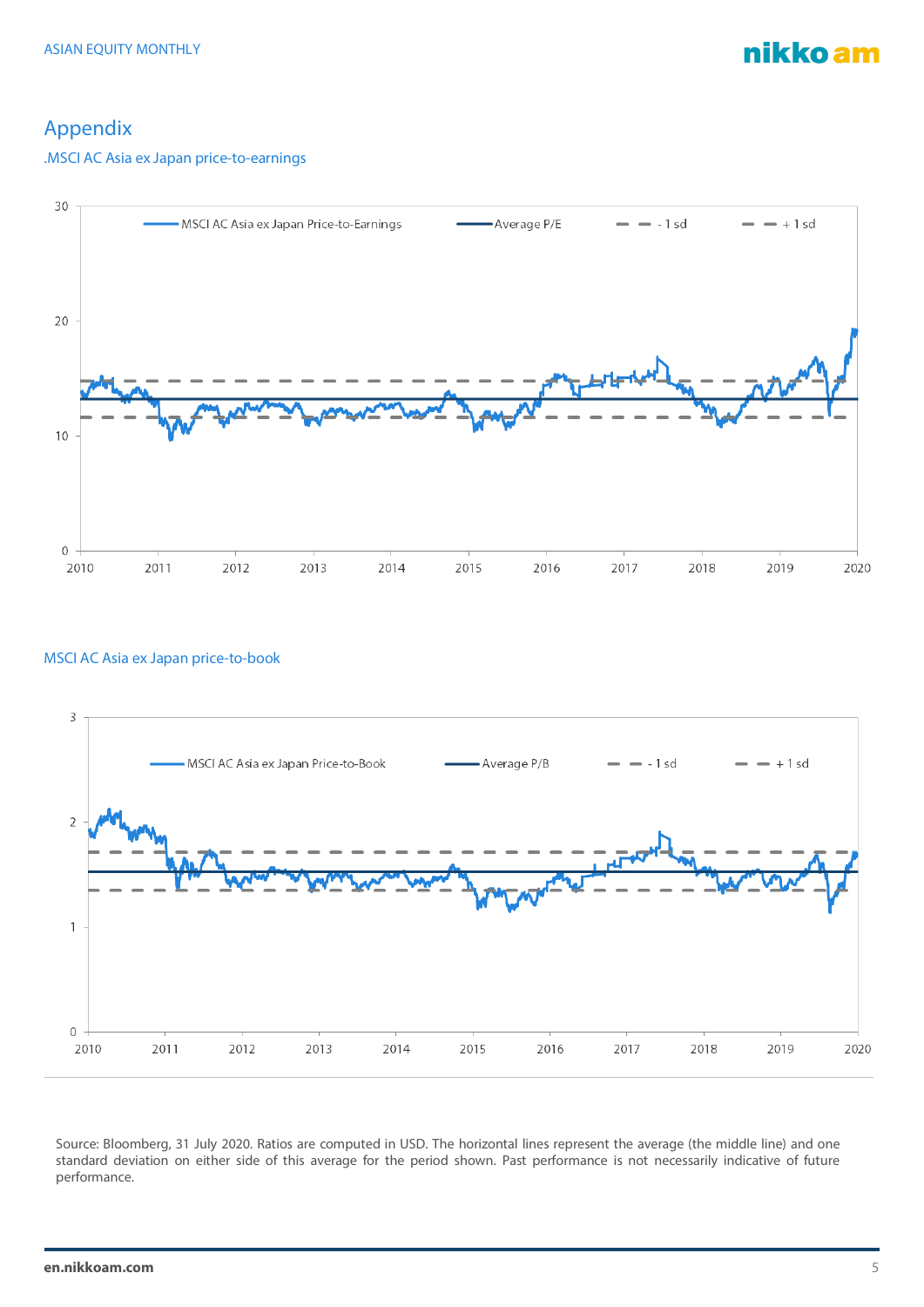

# Important Information

This document is prepared by Nikko Asset Management Co., Ltd. and/or its affiliates (**Nikko AM**) and is for distribution only under such circumstances as may be permitted by applicable laws. This document does not constitute personal investment advice or a personal recommendation and it does not consider in any way the objectives, financial situation or needs of any recipients. All recipients are recommended to consult with their independent tax, financial and legal advisers prior to any investment.

This document is for information purposes only and is not intended to be an offer, or a solicitation of an offer, to buy or sell any investments or participate in any trading strategy. Moreover, the information in this document will not affect Nikko AM's investment strategy in any way. The information and opinions in this document have been derived from or reached from sources believed in good faith to be reliable but have not been independently verified. Nikko AM makes no guarantee, representation or warranty, express or implied, and accepts no responsibility or liability for the accuracy or completeness of this document. No reliance should be placed on any assumptions, forecasts, projections, estimates or prospects contained within this document. This document should not be regarded by recipients as a substitute for the exercise of their own judgment. Opinions stated in this document may change without notice.

In any investment, past performance is neither an indication nor guarantee of future performance and a loss of capital may occur. Estimates of future performance are based on assumptions that may not be realised. Investors should be able to withstand the loss of any principal investment. The mention of individual securities, sectors, regions or countries within this document does not imply a recommendation to buy or sell.

Nikko AM accepts no liability whatsoever for any loss or damage of any kind arising out of the use of all or any part of this document, provided that nothing herein excludes or restricts any liability of Nikko AM under applicable regulatory rules or requirements.

All information contained in this document is solely for the attention and use of the intended recipients. Any use beyond that intended by Nikko AM is strictly prohibited.

**Japan**: The information contained in this document pertaining specifically to the investment products is not directed at persons in Japan nor is it intended for distribution to persons in Japan. Registration Number: Director of the Kanto Local Finance Bureau (Financial Instruments firms) No. 368 Member Associations: The Investment Trusts Association, Japan/Japan Investment Advisers Association.

**United Kingdom and rest of Europe**: This document is communicated by Nikko Asset Management Europe Ltd, which is authorised and regulated in the United Kingdom by the Financial Conduct Authority (the FCA) (FRN 122084). This document constitutes a financial promotion for the purposes of the Financial Services and Markets Act 2000 (as amended) (FSMA) and the rules of the FCA in the United Kingdom, and is directed at professional clients as defined in the FCA Handbook of Rules and Guidance.

**United States**: This document may not be duplicated, quoted, discussed or otherwise shared without prior consent. Any offering or distribution of a Fund in the United States may only be conducted via a licensed and registered broker-dealer or a duly qualified entity. Nikko Asset Management Americas, Inc. is a United States Registered Investment Adviser.

**Singapore**: This document is for information to institutional investors as defined in the Securities and Futures Act (Chapter 289), and intermediaries only. Nikko Asset Management Asia Limited (Co. Reg. No. 198202562H) is regulated by the Monetary Authority of Singapore.

**Hong Kong**: This document is for information to professional investors as defined in the Securities and Futures Ordinance, and intermediaries only. The contents of this document have not been reviewed by the Securities and Futures Commission or any regulatory authority in Hong Kong. Nikko Asset Management Hong Kong Limited is a licensed corporation in Hong Kong.

**Australia**: This document is issued in Australia by Nikko AM Limited (ABN 99 003 376 252, AFSL 237563). It is for the use of wholesale clients, researchers, licensed financial advisers and their authorised representatives only.

**New Zealand**: This document is issued in New Zealand by Nikko Asset Management New Zealand Limited (Company No. 606057, FSP22562). It is for the use of wholesale clients, researchers, licensed financial advisers and their authorised representatives only.

**Kingdom of Bahrain**: The document has not been approved by the Central Bank of Bahrain which takes no responsibility for its contents. No offer to the public to purchase the Strategy will be made in the Kingdom of Bahrain and this document is intended to be read by the addressee only and must not be passed to, issued to, or shown to the public generally.

**Kuwait**: This document is not for general circulation to the public in Kuwait. The Strategy has not been licensed for offering in Kuwait by the Kuwaiti Capital Markets Authority or any other relevant Kuwaiti government agency. The offering of the Strategy in Kuwait on the basis a private placement or public offering is, therefore, restricted in accordance with Decree Law No. 7 of 2010 and the bylaws thereto (as amended). No private or public offering of the Strategy is being made in Kuwait, and no agreement relating to the sale of the Strategy will be concluded in Kuwait. No marketing or solicitation or inducement activities are being used to offer or market the Strategy in Kuwait.

**Kingdom of Saudi Arabia**: This document is communicated by Nikko Asset Management Europe Ltd (Nikko AME), which is authorised and regulated by the Financial Services and Markets Act 2000 (as amended) (FSMA) and the rules of the Financial Conduct Authority (the FCA) in the United Kingdom (the FCA Rules). This document should not be reproduced, redistributed, or sent directly or indirectly to any other party or published in full or in part for any purpose whatsoever without a prior written permission from Nikko AME.

This document does not constitute investment advice or a personal recommendation and does not consider in any way the suitability or appropriateness of the subject matter for the individual circumstances of any recipient. In providing a person with this document, Nikko AME is not treating that person as a client for the purposes of the FCA Rules other than those relating to financial promotion and that person will not therefore benefit from any protections that would be available to such clients.

Nikko AME and its associates and/or its or their officers, directors or employees may have or have had positions or material interests, may at any time make purchases and/or sales as principal or agent, may provide or have provided corporate finance services to issuers or may provide or have provided significant advice or investment services in any investments referred to in this document or in related investments. Relevant confidential information, if any, known within any company in the Nikko AM group or Sumitomo Mitsui Trust Holdings group and not available to Nikko AME because of regulations or internal procedure is not reflected in this document. The investments mentioned in this document may not be eligible for sale in some states or countries, and they may not be suitable for all types of investors.

**Oman**: The information contained in this document nether constitutes a public offer of securities in the Sultanate of Oman as contemplated by the Commercial companies law of Oman (Royal decree 4/74) or the Capital Markets Law of Oman (Royal Decree80/98, nor does it constitute an offer to sell, or the solicitation of any offer to buy non-Omani securities in the Sultanate of Oman as contemplated by Article 139 of the Executive Regulations to the Capital Market law (issued by Decision No. 1/2009). This document is not intended to lead to the conclusion of any contract of whatsoever nature within the territory of the Sultanate of Oman. Qatar (excluding QFC): The Strategies are only being offered to a limited number of investors who are willing and able to conduct an independent investigation of the risks involved in an investment in such Strategies. The document does not constitute an offer to the public and should not be reproduced, redistributed, or sent directly or indirectly to any other party or published in full or in part for any purpose whatsoever without a prior written permission from Nikko Asset Management Europe Ltd (Nikko AME). No transaction will be concluded in your jurisdiction and any inquiries regarding the Strategies should be made to Nikko AME.

United Arab Emirates (excluding DIFC): This document and the information contained herein, do not constitute, and is not intended to constitute, a public offer of securities in the United Arab Emirates and accordingly should not be construed as such. The Strategy is only being offered to a limited number of investors in the UAE who are (a) willing and able to conduct an independent investigation of the risks involved in an investment in such Strategy, and (b) upon their specific request.

The Strategy has not been approved by or licensed or registered with the UAE Central Bank, the Securities and Commodities Authority or any other relevant licensing authorities or governmental agencies in the UAE. This document is for the use of the named addressee only and should not be given or shown to any other person (other than employees, agents or consultants in connection with the addressee's consideration thereof).

No transaction will be concluded in the UAE and any inquiries regarding the Strategy should be made to Nikko Asset Management Europe Ltd.